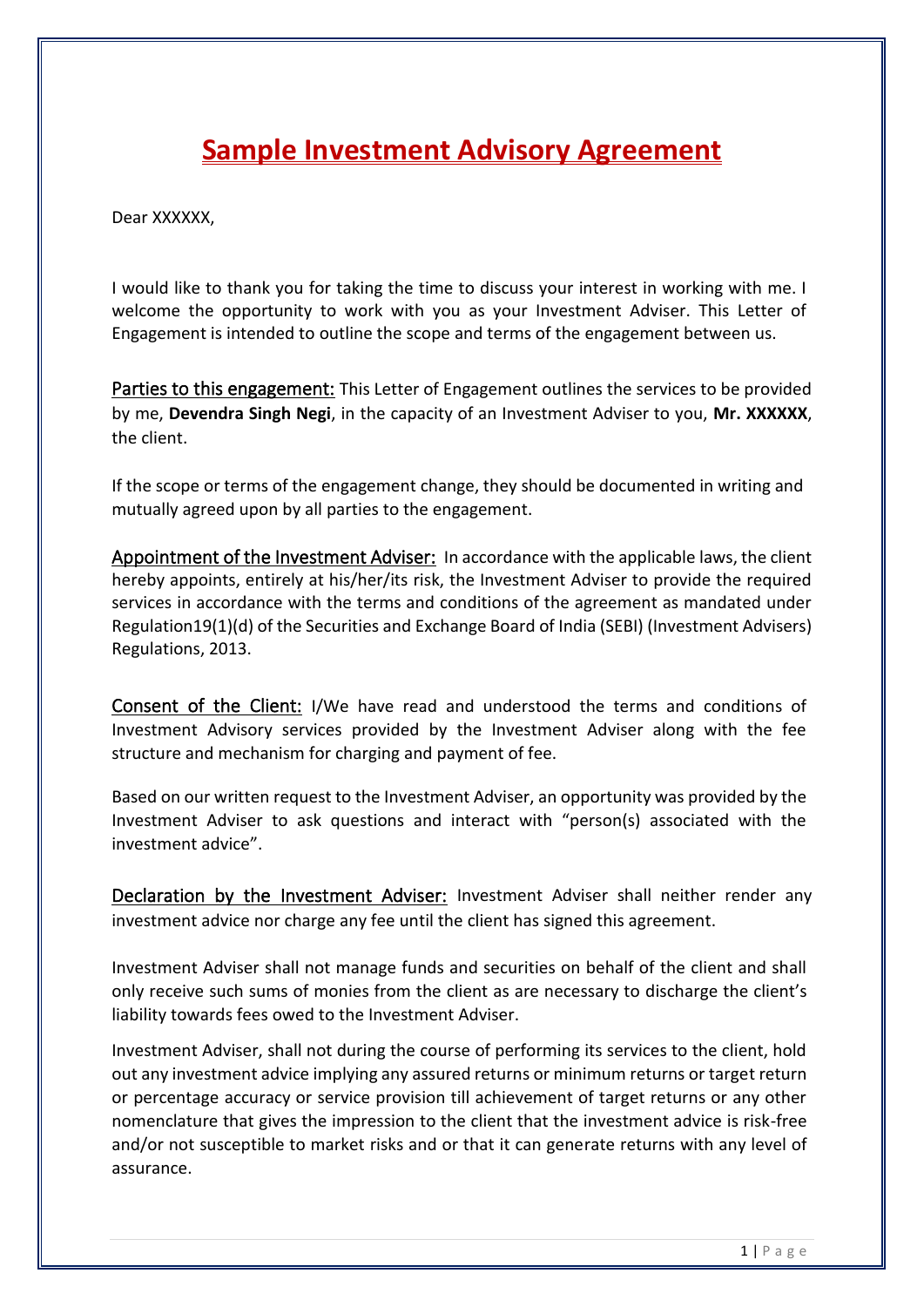Fees specified under Investment Adviser Regulations and relevant circulars issued thereunder: Regulation 15 A of the amended IA Regulations provide that Investment Advisers shall be entitled to charge fees from a client in the manner as specified by SEBI, accordingly Investment Advisers shall charge fees from the clients in either of the two modes:

# *(A) Assets under Advice* **(***AUA) mode*

- a. The maximum fees that may be charged under this mode shall not exceed 2.5 percent of AUA per annum per client across all services offered by IA.
- b. IA shall be required to demonstrate AUA with supporting documents like demat statements, unit statements etc. of the client.
- c. Any portion of AUA held by the client under any pre-existing distribution arrangement with any entity shall be deducted from AUA for the purpose of charging fee by the Investment adviser.

## *(B) Fixed fee mode*

The maximum fees that may be charged under this mode shall not exceed **INR 1,25,000** per annum per client across all services offered by Investment adviser.

### *General conditions under both modes*

- a. In case "family of client" is reckoned as a single client, the fee as referred above shall be charged per "family of client".
- b. IA shall charge fees from a client under any one mode i.e. (A) or (B) on an annual basis. The change of mode shall be effected only after 12 months of on boarding/last change of mode.
- c. If agreed by the client, IA may charge fees in advance. However, such advance shall not exceed fees for 2 quarters.
- d. In the event of pre-mature termination of the Investment adviser services in terms of agreement, the client shall be refunded the fees for unexpired period. However, Investment adviser may retain a maximum breakage fee of not greater than one quarter fee.

# Fees charged to the client: ₹ XXXXXX for 12 months

Scope of Services: As discussed during our introductory meeting, this engagement will include all services required to develop a Comprehensive Financial plan. These services will specifically include:

- Reviewing and prioritizing your goals and objectives.
- Developing a summary of your current financial situation, including a net worth statement, cash flow summary, and insurance analysis.
- Reviewing your current investment portfolio and developing an asset management strategy.
- Developing a financial management strategy, including financial projections and analysis.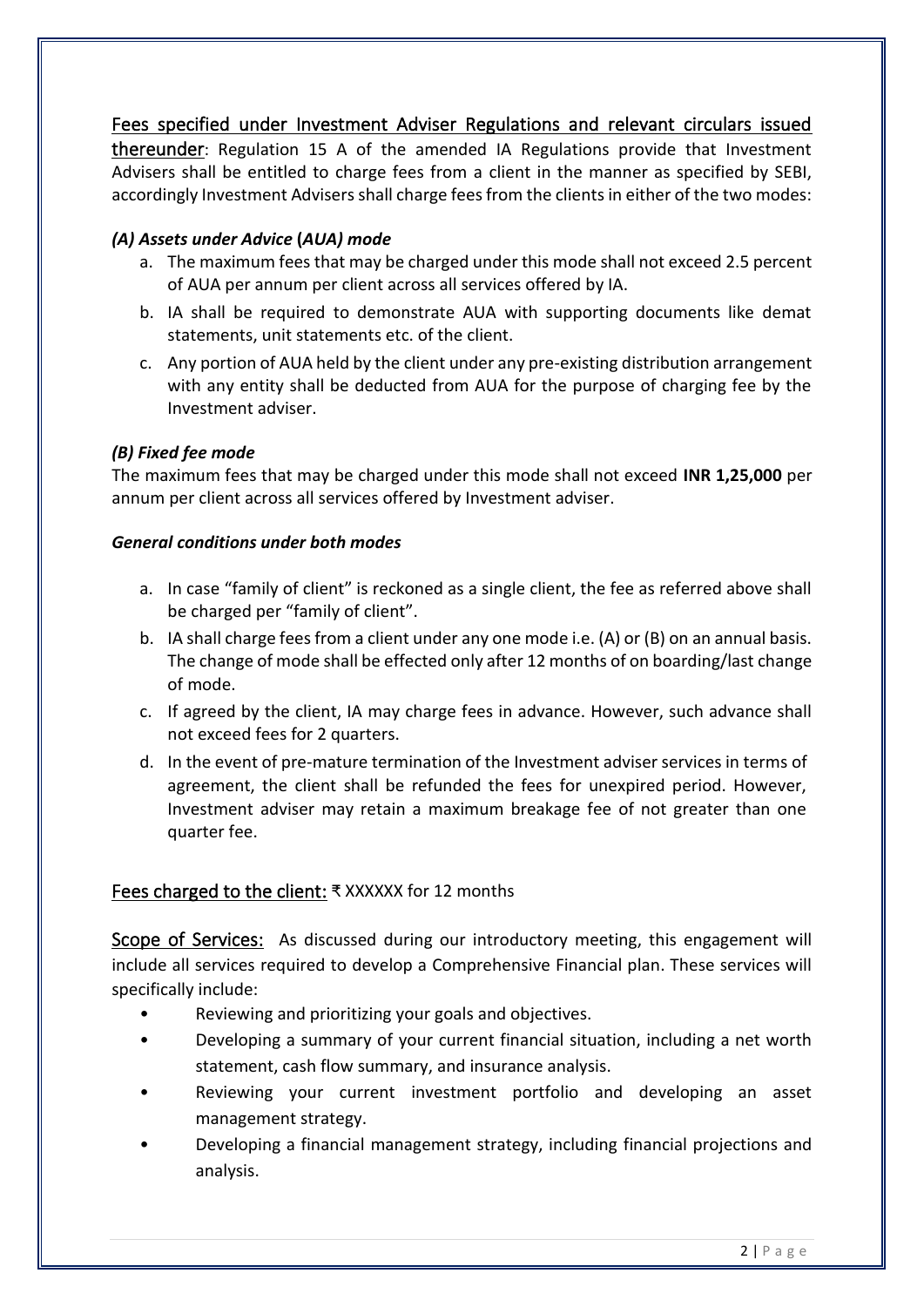- Identifying tax planning strategies to optimize financial position.
- Presenting a written financial plan that will be reviewed in detail with you. It will contain recommendations designed to meet your stated goals and objectives.
- Developing an action plan to implement the agreed upon recommendations.
- Assisting you with the implementation of the financial plan (i.e., assisting you how to buy the recommended products without middlemen)
- Scheduled reviews at the end of 6 months or 12 months.
- Need based consultations for 12 months from the date of accepting the engagement.

Functions of the Investment Adviser: Functions, obligations, duties, and responsibilities of the Investment Adviser, with specific provisions covering, *inter alia,*

- a) Terms of compliance with the Securities and Exchange Board of India (Investment Advisers) Regulations, 2013 and its amendment, rules, circulars and notifications.
- b) Compliance with the eligibility criteria as specified under the Investment Adviser Regulations at all times.
- c) Risk assessment procedure of client including their risk capacity and risk aversion.
- d) Providing reports to clients on potential and current investments.
- e) Maintenance of records i.e. client-wise KYC, risk assessment, analysis reports of investment advice and suitability, terms and conditions document, related books of accounts and a register containing list of clients along with dated investment advice and its rationale in compliance with the Securities and Exchange Board of India (Investment Advisers) Regulations, 2013.
- f) Provisions regarding audit as per the Securities and Exchange Board of India (Investment Advisers) Regulations, 2013.
- g) Undertaking to abide by the Code of Conduct as specified in the Third Schedule of the Securities and Exchange Board of India (Investment Advisers) Regulations, 2013.

# Investment objective and guidelines:

- a) Investment advice would be provided for equity and debt mutual funds. I undertake to recommend direct implementation of advice i.e. though direct schemes/direct codes, and other client specifications / restrictions on investments if any.
- b) Financial plan would be based on the risk profiling conducted for the client, time period for deployment of funds and other relevant factors.
- c) Tax related aspects pertaining to investment advice.

# Risk Factors associated with Equity and Debt Investments:

- a) **Market risk**: Risk of losing investment due to factors such as political risk and macroeconomic risk that affect the performance of the overall market.
- b) **Unsystematic risk** is a category of risk that only affects an industry or a particular company.
- c) **Business risk**: Refers to the basic viability of a business and its ability to cover its operational expenses and turn a profit.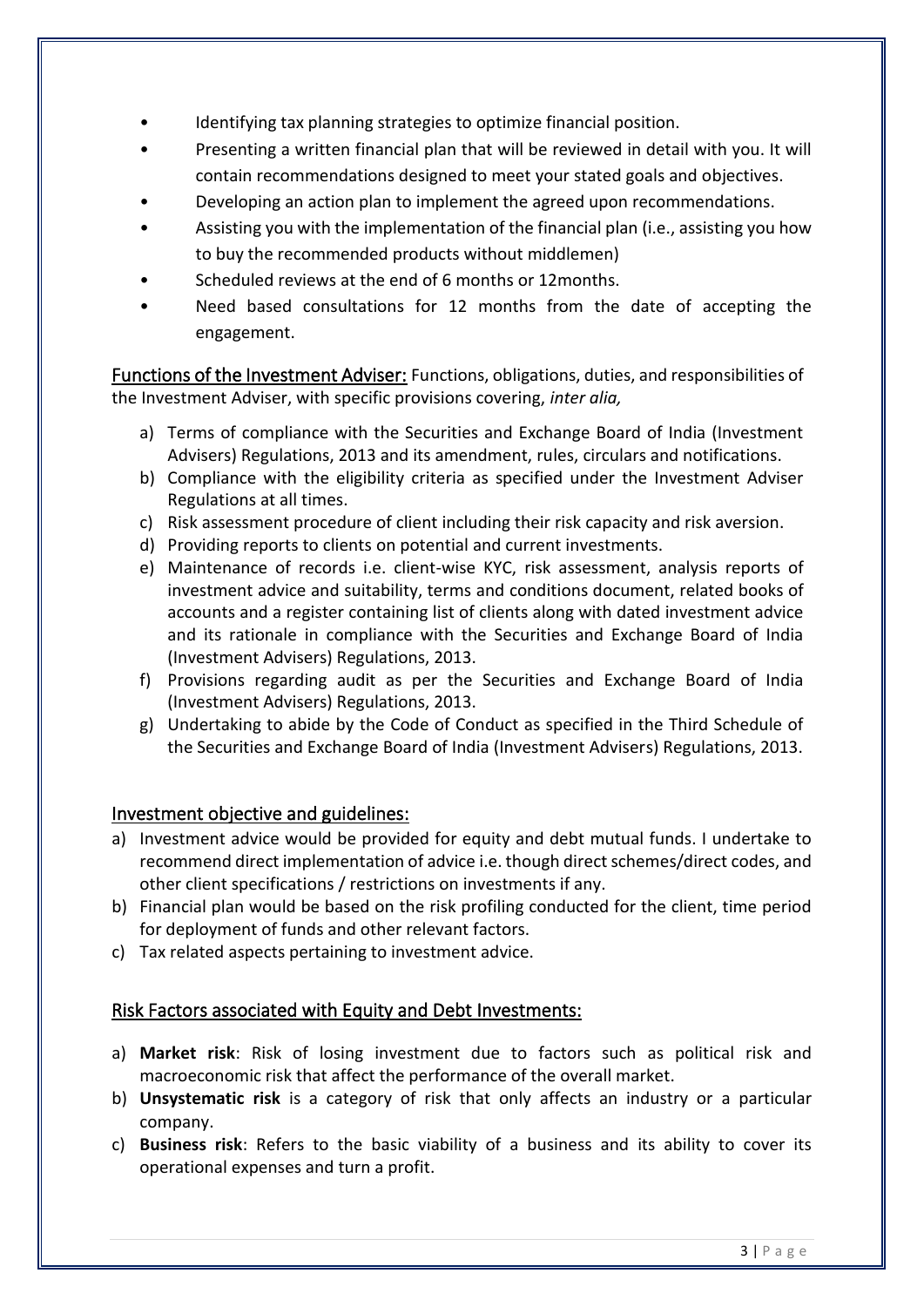- d) **Credit** or **Default risk** is the risk that a borrower will be unable to pay the contractual interest or principal on its debt obligations.
- e) The other risks that can affect investments are **currency risk**, **interest rate risk**, **liquidity risk** etc.

Validity of advisory services: The advisory services are valid for a period of 12 months. Renewal will be based on mutual consent for a further period of 12 months thereafter.

Amendments: The agreement may be amended by mutual written consent of the parties.

Termination:This agreement may be terminated under the following circumstances, namely:

- a) Voluntary / mandatory termination by the Investment Adviser.
- b) Voluntary / mandatory termination by the client.
- c) Suspension / Cancellation of registration of Investment Adviser by SEBI.
- d) Any other action taken by other regulatory body / Government authority.

In case of a voluntary termination of the agreement, the Client would be required to give a 30-day prior written notice while the Investment Adviser would be required to give a 30-day prior written notice.

In case of suspension of the certificate of registration of the Investment Adviser, the client may be provided with the option to terminate the agreement.

# Implications of amendments and termination:

- a) If the termination initiated by the client happens within the first 15 days of the start of the engagement, starting from the date of the letter of engagement, the client will be refunded the second quarter fees paid.
- b) If the termination is due to suspension/cancellation of registration or due to any other action taken by other regulatory body/government authority then the fees will be refunded on a pro-rata basis.

# Relationship with related parties:

Investment adviser is required to declare any interest that may prevent me from providing unbiased advice. Investment adviser is carrying on activities independently and have no known conflicts of interest in the acceptance of this engagement. Investment adviser commit that he will inform the client of any conflicts of interest, in writing, if they should arise.

Representation to client: Investment adviser ensure that he will take all consents and permissions from you prior to undertaking any actions in relation to the securities or investment product advised by the IA.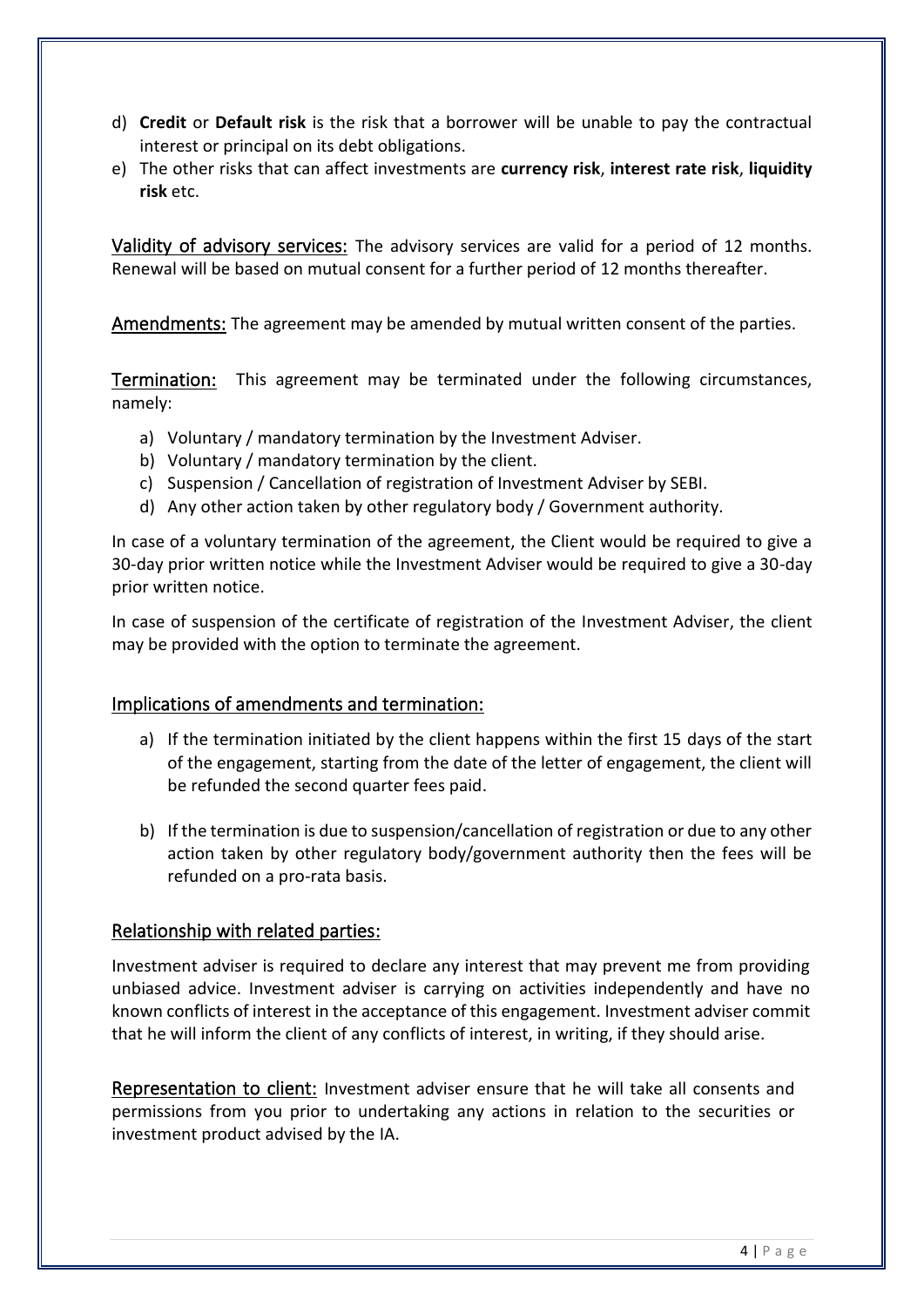No right to seek Power of Attorney: Investment adviser declare that he shall not seek any power of attorney or authorizations from my client for implementation of investment advice.

No conflict of interest: The Investment Adviser to clearly declare that it will disclose all conflicts of interest as and when they arise and not derive any direct or indirect benefit out of the client's securities/investment products.

# Maintenance of accounts and confidentiality:

Investment adviser shall be responsible for maintenance of client accounts and data as mandated under the SEBI (IA) Regulations, 2013.

# Terms of fees and billing:

- a. Initial advance payment of Rs.3,000 payable upon acceptance of this engagement.
- b. Rs.5,000 will be paid after initial draft of financial plan, Rs.5,000 will be paid in second draft and remaining Rs.2,000 will be paid upon final financial plan.
- c. Post confirmation of payment of fee, receipt for the same will be e-mailed to client's email address.
- d. Billing will be done once in 6 months.

The payment of fees shall be through direct credit to the bank account through NEFT/RTGS/IMPS/UPI or any other mode specified by SEBI from time to time.

The fees shall be payable while confirming the engagement via **account transfer or UPI**. Bank details mentioned below:

|                         | 'Name XXXXXX |
|-------------------------|--------------|
| Account Number XXXXXX   |              |
| <b>IFSC Code XXXXXX</b> |              |
| Bank Name XXXXXX        |              |
|                         | UPL XXXXXX   |

Liability of Investment Adviser: The investment adviser shall not incur any liability by reason of any loss, which a client may suffer by reason of any depletion in the value of the assets under advice, which may result by reason of fluctuation in asset value, or by reason of nonperformance or under-performance of the securities/funds or any other market conditions.

Representation and covenants: In executing this engagement, I confirm that I am a 'Registered Investment Adviser' (RIA) under the Securities and Exchange Board of India (SEBI) (Investment Advisers) Regulations, 2013. I have received all applicable regulatory/statutory approvals and undertake to maintain them throughout the validity of the advisory service.

Death or disability of client: In case of the client's disability/death during the period of engagement, the investment adviser will be in contact with the person/s as nominated by the client to assist them, provided written instructions are issued by the client in advance.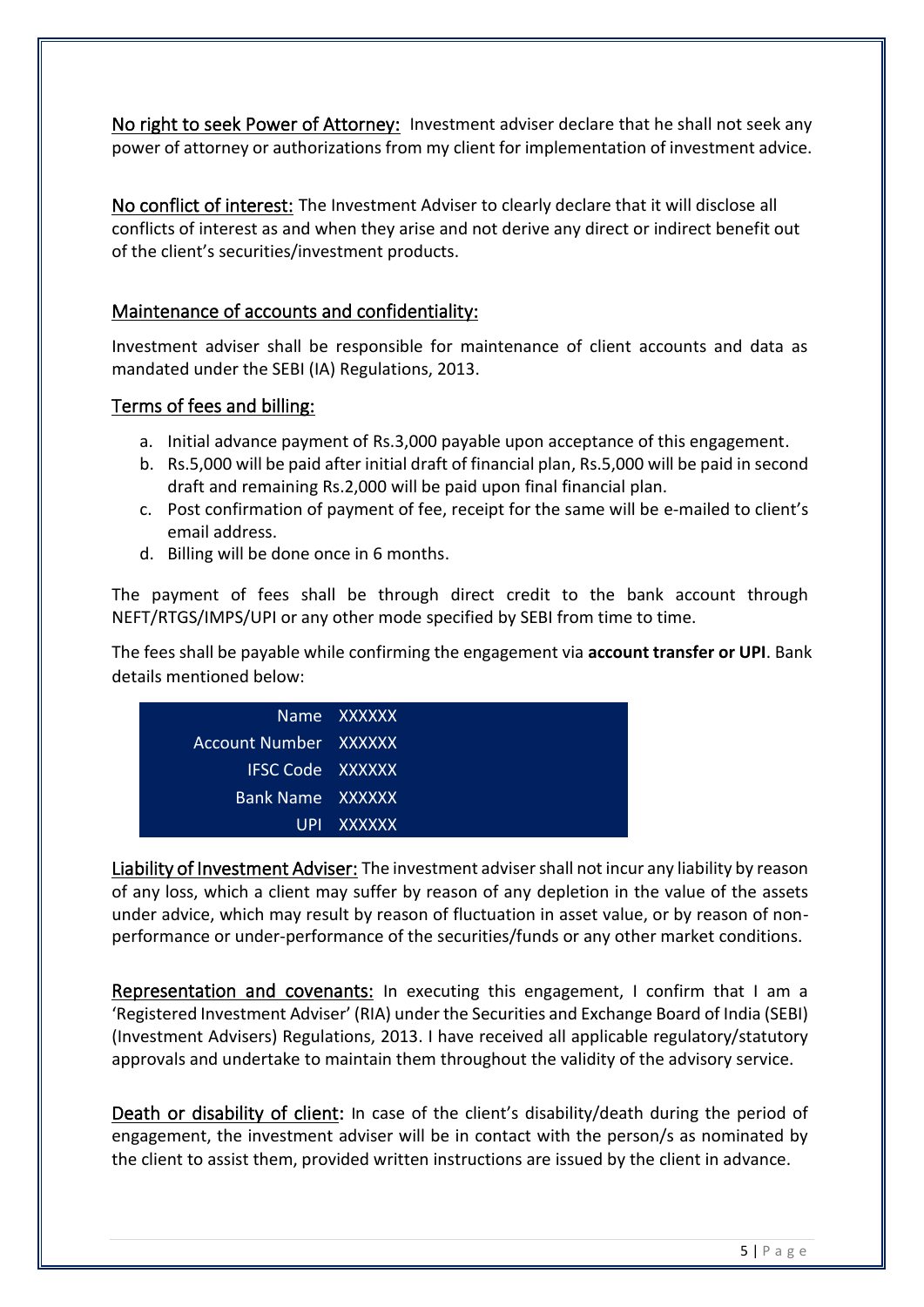Death or disability of investment adviser: In case of death of the investment adviser, my legal heir, XXXXXX, will be the Obligor (administrator of my estate). The Obligor will be in charge of:

i) Giving notice to all clients of the occurrence of the eventuality.

ii) settlement of the account with the client (fees payable/refundable)

iii) completion of transition of any outstanding business to another duly registered investment adviser, and

iv) redressal of any outstanding or new disputes/claims of clients.

# Contact details:

**Name:** XXXXXX **Email id:** [abc@gmail.com](mailto:abc@gmail.com) **Primary Contact:** +91 XXXXXX, **Secondary Contact:** +91 XXXXXX **PAN**: XXXXXX

## Grievance Redressal:

In case of any grievance, you can write to me at [complaint@negifinancial.com](mailto:complaint@negifinancial.com) . You will receive a response/resolution within 5 business days.

## Severability:

If any provision of this agreement shall be held or made invalid by a court decision, statute, rule or otherwise, the remainder of this agreement shall not be affected thereby.

# Force Majeure:

The investment adviser shall not be liable for delays or errors occurring by reason of circumstances beyond its control, including but not limited to acts of civil or military authority, national emergencies, work stoppages, fire, flood, catastrophe, acts of God, insurrection, war, riot or failure of communication or power supply. In the event of equipment breakdowns beyond its control, the adviser shall take reasonable steps to minimize service interruptions but shall have no liability with respect thereto.

### Miscellaneous:

Each party agrees to perform such further actions and execute such further agreements as are necessary to effectuate the purposes hereof.